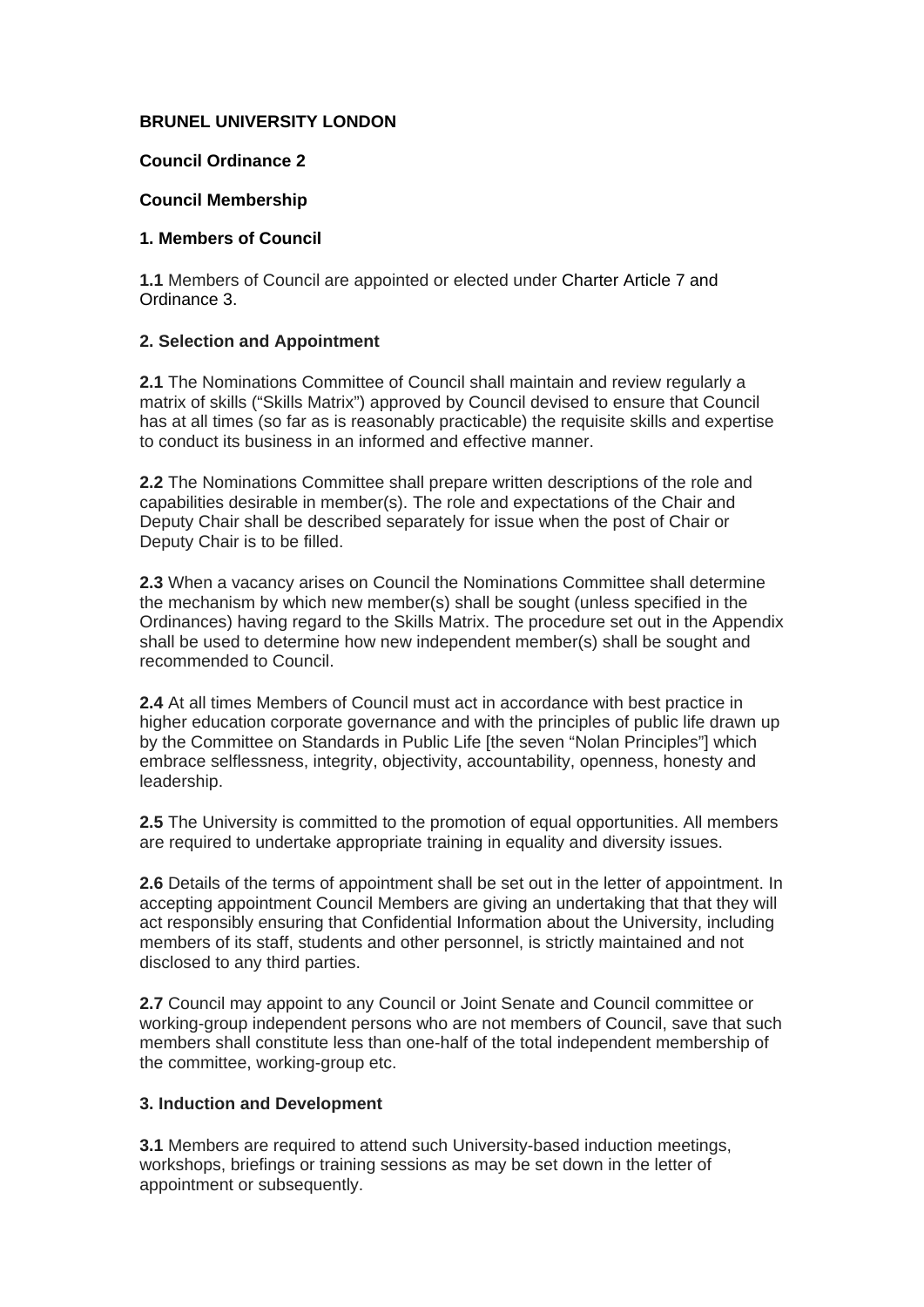**3.2** Members will be offered the opportunity to attend national briefings, workshops or training sessions. Members are expected to attend at least one such event every other year.

**3.3** Members are required to participate in the Council Members appraisal scheme as may be defined by the Nominations Committee.

## **4. Suspension, Termination or Cessation of Appointment**

**4.1** Members of Council are required to attend a minimum of 75% in total of all regularly scheduled Council and committee meetings in a 12-month period. Nominations Committee shall monitor the attendance of all members and will advise Council whether a member's position on Council should be reconsidered with a view to being terminated. In doing so, Nominations Committee will take account of the following factors before making any recommendations concerning membership:

- i. Allowance will be made in the first year of appointment in lieu of previous commitments of the member concerned;
- ii. Active involvement and contribution of the member outside Council and Committee meetings [such as participating in University working groups and working directly with senior management];
- iii. Attendance at other University events [such as Council Away Days, graduation, lectures, openings, induction events];
- iv. Contribution to a meeting where the member was absent [by submitting comments to the Chair or Secretary in advance];
- v. Giving reasonable notice of inability to attend;
- vi. Whether there was a change of date in respect of the meeting concerned.

**4.2** Only when Council is advised by Nominations Committee that the attendance of a member of Council is a matter of concern should a decision to remove a member be considered. It is acknowledged that members may occasionally miss meetings due to circumstances beyond their control [as indicated above]. At the discretion of Nominations Committee, these may be regarded as "excused" absences. In all cases, Council Members are expected to notify the Secretary to Council of meetings they know they will miss. "Silent absence" [i.e. missing a meeting without notification] is unacceptable.

**4.3** Any member of the Council who is adjudicated a bankrupt or who is legally incapacitated (as defined in the Statutes) from acting shall thereupon cease to be a member.

**4.4** If at any time Council is satisfied that any member of Council is unable or unfit to discharge the functions of a member, Council may by notice in writing to that member to remove him or her from office, and thereupon the office shall become vacant. In accordance with this provision, the appointment of a member of Council who engages in conduct which Council agrees to be unbecoming and/or who acts in a way which brings or might bring the Council or the University into disrepute may be terminated by a resolution of Council. A motion to make such a resolution must be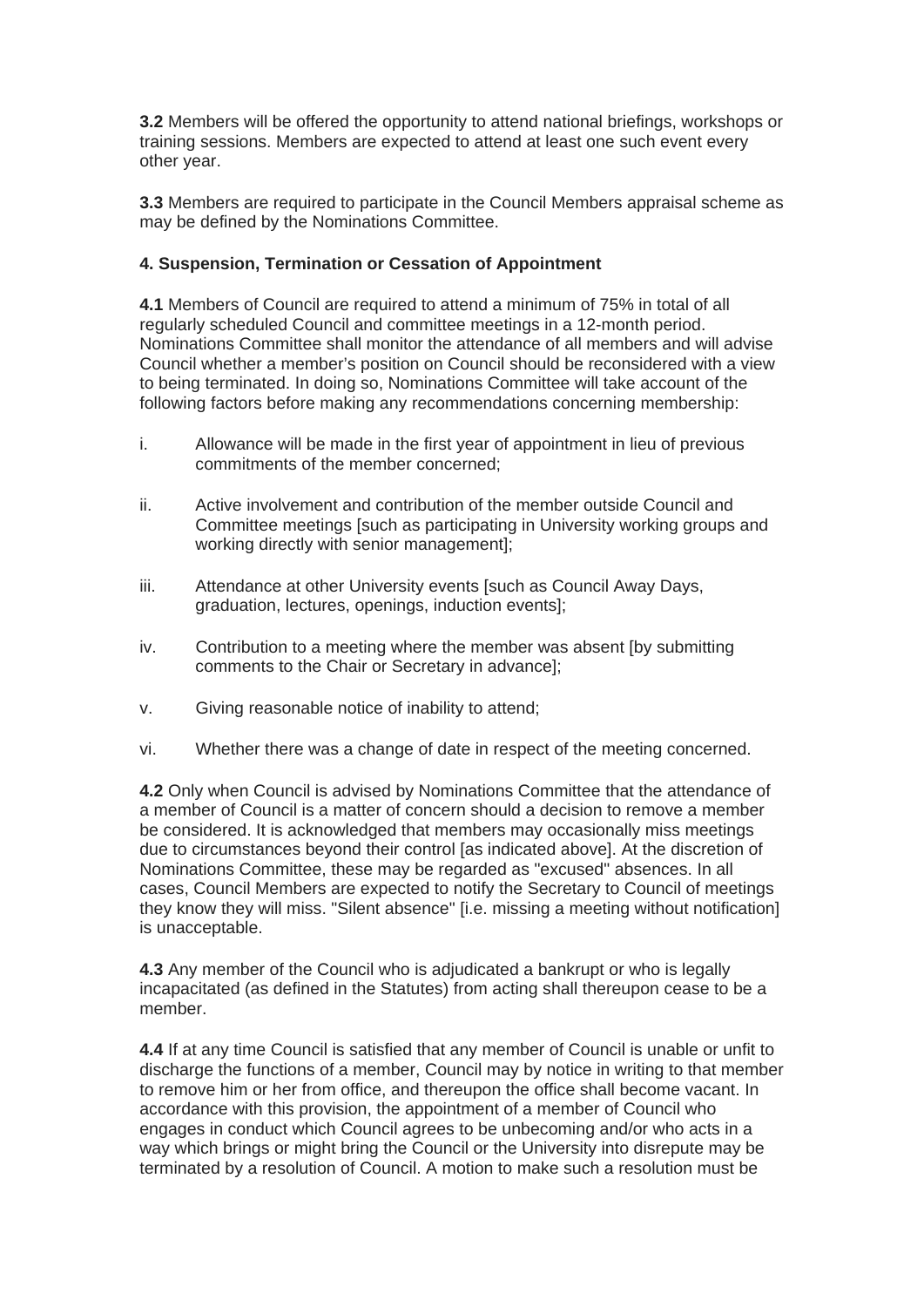formally proposed by the Nominations Committee. The member in question shall be entitled to attend the meeting of Council at which the motion is put. If the member in question is a Student Member or Staff Member, the motion shall not normally be put until the relevant University disciplinary procedures have been concluded.

**4.5** Where circumstances require urgent action, a motion for temporary suspension of a member pending consideration by the Nominations Committee may be proposed by the Chair and Deputy Chair of Council. A motion for temporary suspension of a member must be agreed in writing by any thirteen members of the Council stating the purpose for which the suspension is required.

**4.6** A resolution of Council to terminate the appointment of a member of Council must be agreed at a meeting of Council by a two-thirds majority of those members present.

**Note 1:** Should a member of Nominations Committee be the subject of termination or suspension proceedings, the matter must be considered by a resolution of Council formulated by the Secretary to Council following an instruction in writing by any thirteen members of the Council stating the purpose for which the termination or suspension is required.

**Note 2:** Any meeting of Council required to consider a resolution to remove or suspend a member of Nominations Committee shall be Chaired by the Chair of Audit Committee. Should the Chair of Audit Committee be unable or unavailable to Chair the meeting, Audit Committee will be charged with the responsibility of nominating a suitable replacement.

**Note 3:** It is the stated aim of Council to resolve any dispute concerning a member of Council without resorting to formal termination or suspension proceedings. To this end, consideration will be given to referring any such dispute to mediation. The Secretary to Council will be charged with responsibility for identifying an appropriate third party to act as a mediator for any such dispute. While there is no absolute requirement to enter into mediation, there is an expectation that all parties will endeavour to consider this option.

**Note 4:** The role of Secretary to Council is to advise Council. Under Ordinance 2 Clauses 4.1 to 4.6 this might eventually extend to setting up procedures for considering the removal of a member. To the extent that it is an unavoidable responsibility, it remains the case that the Secretary to Council is the person best placed to undertake the role of assembling and putting forward the case against a Council member. In such an eventuality, and to avoid any potential conflict of interest, the Secretary to Council should not undertake the role of advisor to Council and should request that Audit Committee appoints a person to attend Council in an advisory capacity.

### **5. Register and Declaration of Interests**

**5.1** No member shall take or hold any interest in any property belonging to the University otherwise than as a trustee or receive any remuneration for his or her services or be interested in the supply of work or goods to or for the purposes of the University. Provided that:

i. The Vice Chancellor and President and any other members of Council who are members of the staff of the University may receive remuneration for their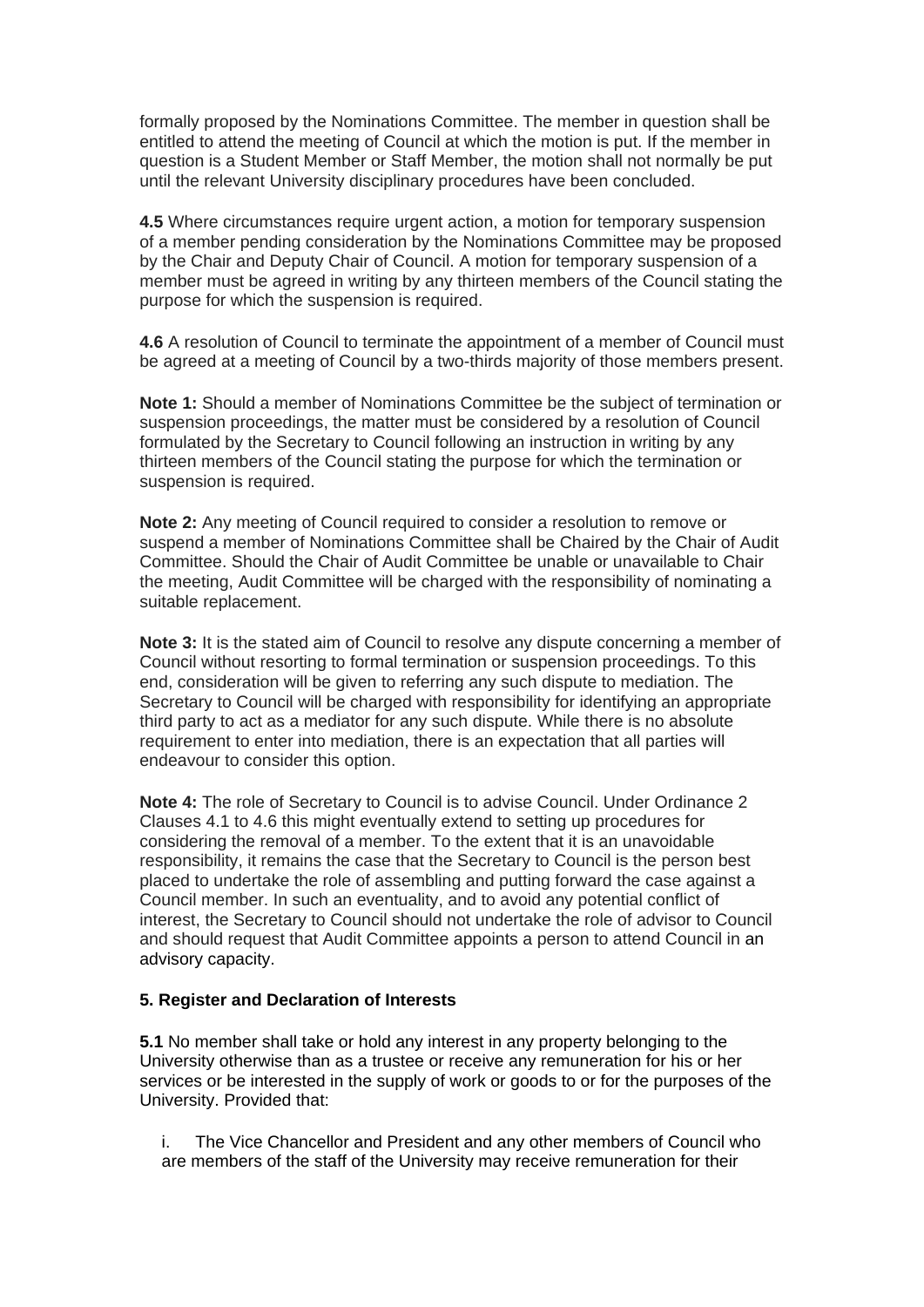services as Vice Chancellor and President, or as members of the staff of the University respectively, and

ii. A member may be interested in the supply of work or goods to or for the purposes of the University if s/he discloses his/her interest to the Council as soon as practicable and has no vote on any question relating thereto.

**5.2** All members of Council must disclose any conflicts of interest on request, or on acquisition (whichever is the sooner) and at least annually. Relevant interests are any pecuniary, family or other personal interest which might be relevant to the conduct of the University's affairs and the work of the Council. Where the interest is of relevance to the business of Council or one of its committees, members shall as soon as practicable, disclose the fact to the meeting (or to the Chair or Secretary to Council) Council will be required to formally authorise any conflict of interest (see Clause **5.6**).

**5.3** The Secretary to Council shall maintain a register of interests of all members of the governing body. The Secretary and any other senior officer closely associated with the work of the Council, for example the Chief Financial Officer, shall also submit details of any interests. The register shall be available on request from the Secretary and shall be updated at least annually. Failure to submit an entry to the Register by the due date or failure to notify a new interest may result in termination of membership, as may any other breach of the terms of appointment.

**5.4** In the event that there is no disclosure, where the Chair in his or her discretion decides that a member has a conflict of interest, the Chair may require Council to formally authorise the conflict of interest (see Clause **5.6**). In the event that, by Resolution of the Council, Council determines that the Chair has a conflict of interest, then the Chair shall withdraw from that part of the meeting requiring Council to formally authorise the conflict of interest.

**5.5** Relevant papers and minutes may be withheld from members at the discretion of the Chair or Council, as the case may be.

**5.6** Should Council be required to formally authorise a conflict of interest, the matter will be decided by only those members who have no interest in the conflict of interest. Those with an interest in the matter concerned shall withdraw from that part of the meeting. Council will be required to agree one of the following courses of action:

i. To authorise the conflict of interest permitting the Member of Council to continue to carry out his/her duties with no restrictions;

ii. To require the Member of Council to withdraw from the meeting for the relevant item(s) of business;

iii. To restrict access to certain Council papers;

iv. To enact both sections ii and iii above;

v. To formulate an alternative procedure for managing the conflict of interest or general relieving provisions in the articles of association.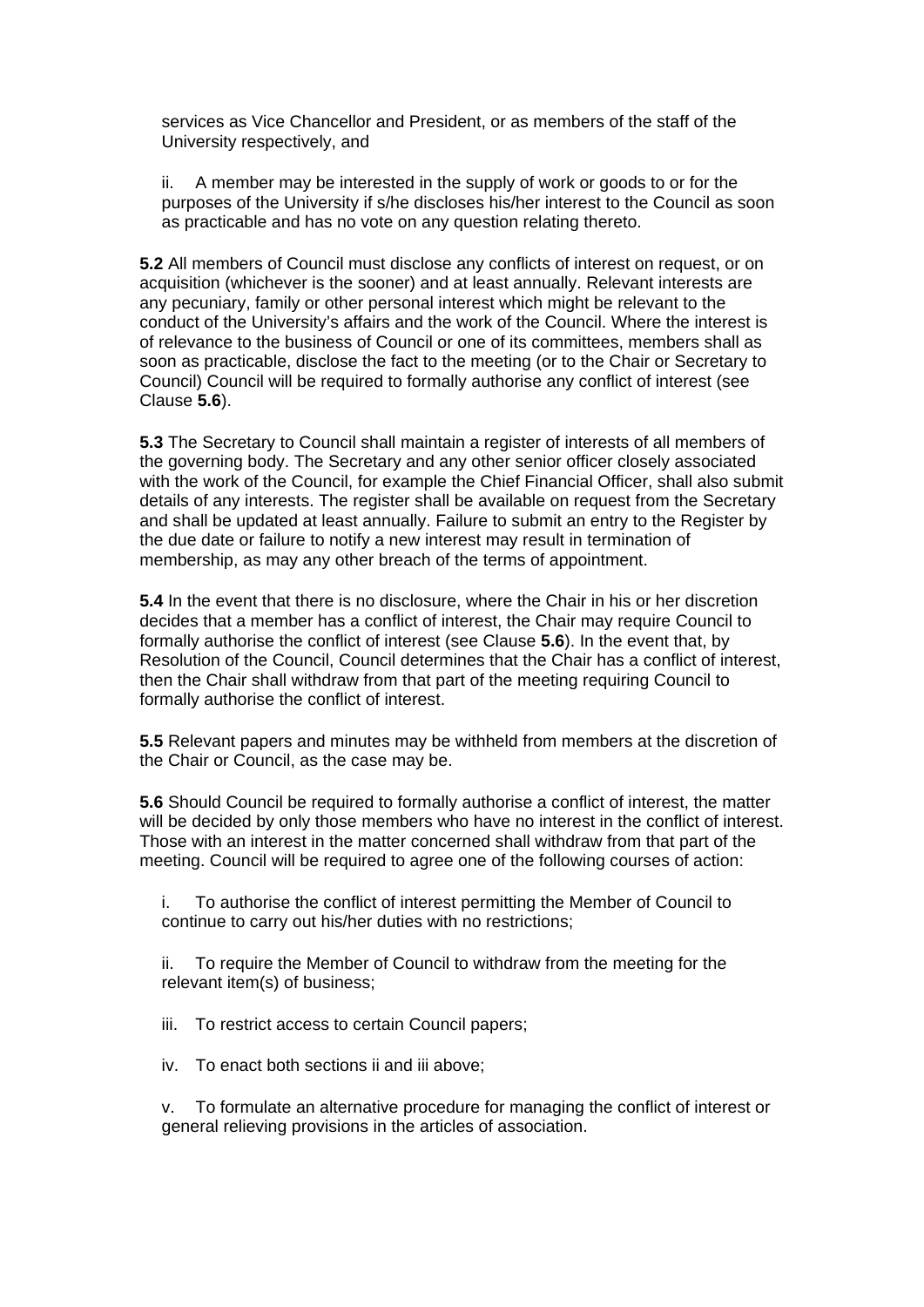**5.7** Should Council be unable to authorise the conflict of interest the Member of Council will be required to resign.

## **6. Personal Data**

**6.1** The names of members of Council and its committees are published on the University's website and in the University's Financial Statements. Personal details will not normally be disclosed outside the University unless specific permission is sought and granted. Contact details provided to the Secretary may be used by other members of Council and by other Offices of the University for the conduct of University business.

## **7. Members as Representatives**

**7.1** Members nominated by particular constituencies should not act as if delegated by the group they represent. Members have a legal obligation to act in the interests of the University as a whole; not in their own or any sectional interests. No member may be bound, when speaking or voting, by mandates given to him/her by others, except when acting under approved arrangements as a proxy for another member of the governing body.

### **8. Members as Representatives of the University**

**8.1** When on University business, each member of the Council is a representative of the University and is expected to act appropriately with due regard for the reputation of the University. Members of Council are covered by the University's insurance policy for any wrongful act whilst on University business. Any occurrence or circumstance that could possibly produce a claim against the University should be notified immediately as the University is obliged to inform the Insurers at the earliest opportunity so as not to prejudice the arranged cover.

### **9. Attendance at Meetings**

**9.1** Only duly appointed members are entitled to attend meetings. Substitutes will not normally be permitted. In exceptional circumstances and with the prior agreement of the Committee's Chair a substitute may be permitted to attend a meeting, but will not be permitted to vote and may only contribute to a committee's deliberations when invited to do so by the Chair.

**9.2** A committee's terms of reference may provide for University employees to attend meetings. The Chair may also permit other officers to attend individual meetings where they are required to provide advice or guidance to the Committee. Employees in attendance will not be permitted to vote and may only contribute to a committee's deliberations when invited to do so by the Chair.

# **10. Confidential Information**

**10.1** The confidential and proprietary information of the University hereunder is:

i. Information in tangible form, such as Committee papers and minutes, that bears a "confidential", "proprietary", or similar legend;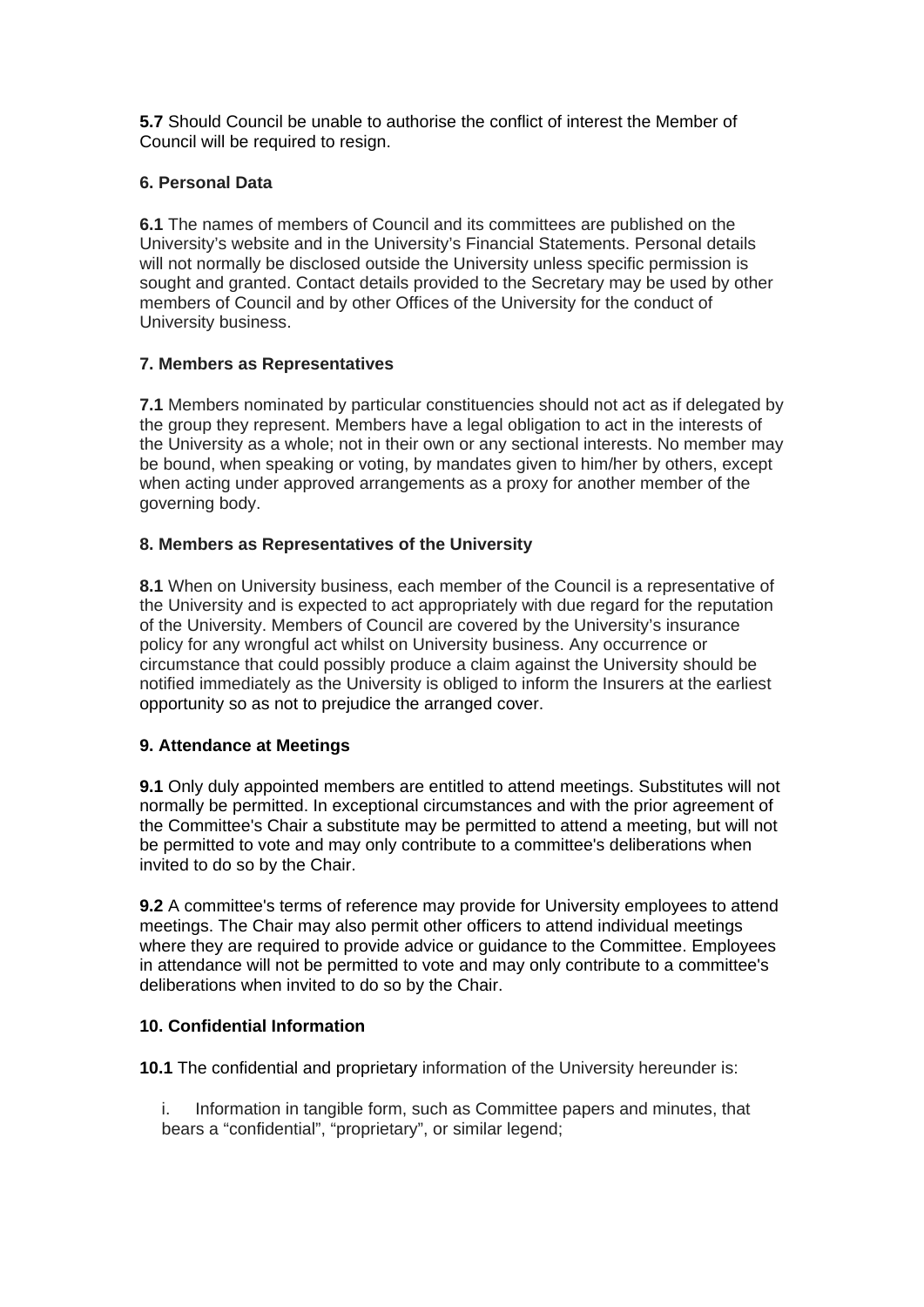ii. Discussions relating to that information whether those discussions occur prior to, concurrent with, or following disclosure of the information.

**10.2** The University shall make reasonable efforts to mark its confidential information in tangible form with any of the aforementioned legends prior to disclosure. However, the University's information in tangible form that does not bear any of these legends, and discussions relating to that information, shall nevertheless be protected hereunder as Confidential Information, if the Council member knew, or should have reasonably known under the circumstances, that the information was confidential and had been communicated in confidence. Council members will maintain the confidentiality of the Confidential Information of the University and will not disclose any Confidential Information to any third parties.

**10.3** To ensure that Confidential Information about the University, including members of its staff, students and other personnel, is strictly maintained and not disclosed to any third parties.

**10.4** Members of Council may be asked to serve on committees, working-groups or advisory bodies to Council. Such appointments will normally be made or terminated by Nominations Committee with prior notice or by mutual consent.

**10.5** Members of Council will also be invited to attend social, cultural, sporting and academic events arranged by the University. Members are encouraged to attend such events in order to facilitate a fuller understanding of the range of the University's work.

### **11. Expenses**

**11.1** The University will meet the reasonable expenses incurred by members when carrying out their duties as a member of Council, and in accordance with the University's published Expenses Policy. Requests for reimbursement should be made to the Secretary to Council.

### **12. Secretary to Council**

**12.1** Each member of Council shall have access to the advice and services of the Secretary to Council.

**12.2** The Secretary to Council is responsible to the Council for ensuring compliance with all procedures and for ensuring that papers are supplied in a timely manner with information in a form and of a quality appropriate to enable the Council to discharge its responsibilities.

# **13. Composition of Council**

13.1 The Composition of Council is defined in Article 7 of the Charter [revised 15 February 2017]. The composition of Council is:

i. A minimum of fifteen and no more than twenty five members;

ii. A majority of "independent members" being neither current employees nor students of the University, of whom one shall be the Chair of Council;

iii. The Vice Chancellor and President as an ex officio member;